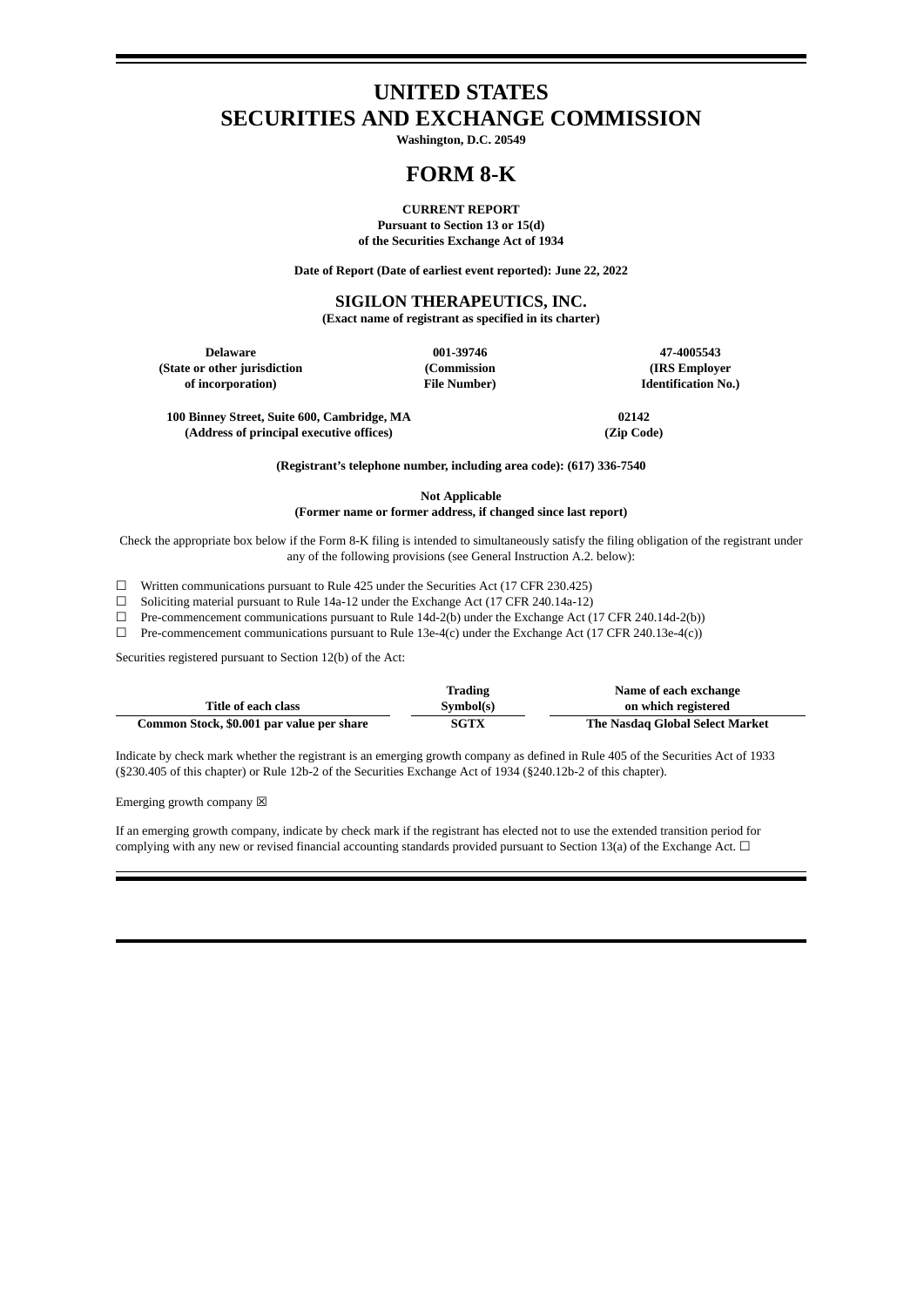#### Item 3.01 Notice of Delisting or Failure to Satisfy a Continued Listing Rule or Standard; Transfer of Listing

On June 22, 2022, Sigilon Therapeutics, Inc. (the "Company") received written notice (the "Notice") from the Listing Qualifications Department of The Nasdaq Stock Market ("Nasdaq") notifying the Company that, based on the closing bid price of the Company's common stock, par value \$0.001 per share (the "Common Stock"), for the last 30 consecutive business days, the Company no longer complies with the minimum bid price requirement for continued listing on The Nasdaq Global Select Market. Nasdaq Listing Rule 5450(a) requires listed securities to maintain a minimum bid price of \$1.00 per share (the "Minimum Bid Price Requirement"), and Nasdaq Listing Rule 5810(c)(3)(A) provides that a failure to meet the Minimum Bid Price Requirement exists if the deficiency continues for a period of 30 consecutive business days.

The Notice has no immediate effect on the listing of the Company's Common Stock on The Nasdaq Global Select Market. Pursuant to Nasdaq Listing Rule  $5810(c)(3)(A)$ , the Company has been provided an initial compliance period of 180 calendar days from receipt of the Notice, or until December 19, 2022, to regain compliance with the Minimum Bid Price Requirement. To regain compliance, the closing bid price of the Company's Common Stock must be at least \$1.00 per share for a minimum of 10 consecutive business days prior to December 19, 2022, unless Nasdaq exercises its discretion to extend this period pursuant to Nasdaq Listing Rule 5810(c)(3)(H). There can be no assurance the Company will be able to regain compliance.

If the Company does not regain compliance by December 19, 2022, the Company may be eligible for an additional 180 calendar day compliance period. To qualify, the Company must submit an application to transfer to The Nasdaq Capital Market and will be required to meet the continued listing requirement for market value of publicly held shares and all other initial listing standards for The Nasdaq Capital Market, with the exception of the requirement that listed securities maintain a Minimum Bid Price. The Company would also need to provide written notice of its intention to cure the deficiency during the second 180 calendar day compliance period, such as by effecting a reverse stock split, if necessary.

If the Company does not regain compliance within the compliance period(s), including any extensions that may be granted by Nasdaq, Nasdaq will provide notice that the Company's Common Stock will be subject to delisting. The Company can seek review of the delisting determination by a hearing panel and also appeal a decision of such hearing panel to the Nasdaq Listing and Hearing Review Council. There can be no assurance that, if the Company decides to appeal the delisting determination, such appeal would be successful.

The Company intends to monitor the closing bid price of the Company's Common Stock and consider its available options to resolve the noncompliance with the Minimum Bid Price Requirement, including, subject to approval of the Company's Board of Directors and stockholders, implementing a reverse stock split. There can be no assurance that a reverse stock split would be approved or would result in a sustained higher stock price that would allow the Company to meet the Minimum Bid Price Requirement.